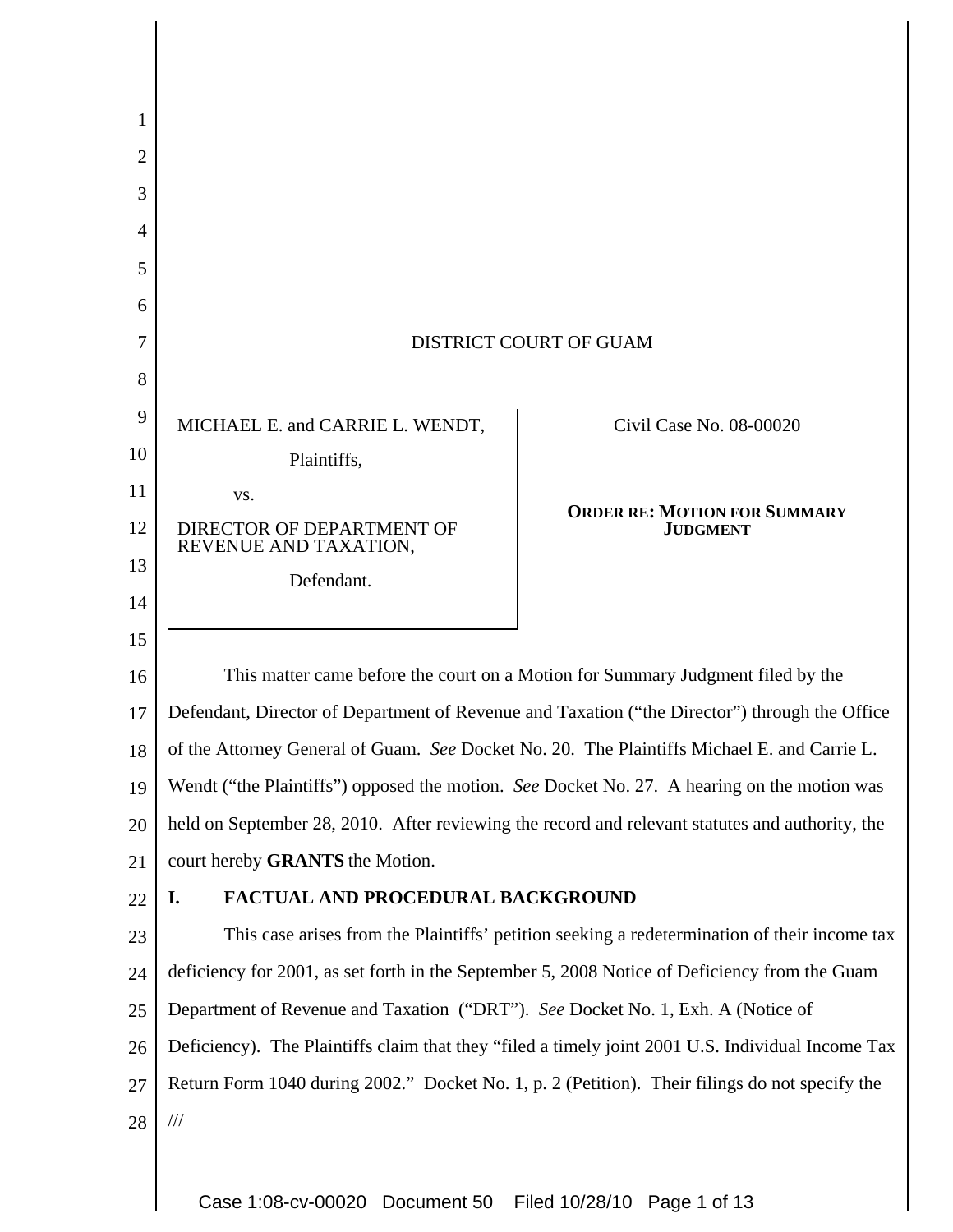1 2 precise date that they filed their 2001 tax return, and their pleadings do not include a stamp-filed copy of this filed return.

3 4 5 6 7 8 9 10 11 12 13 14 15 16 17 18 19 20 The Plaintiffs' home was damaged by Typhoon Pongsona in December 2002, and they applied for a loan from the Federal Emergency Management Agency. *See* Docket No. 1, Affidavits of Michael and Carrie Wendt. Their application (apparently through the Small Business Administration ("SBA")) was withdrawn by the SBA on February 27, 2003 because the SBA could not obtain documentation of their income from the DRT. *See* Docket No. 1, Exh. C (letter from SBA). The Plaintiffs claim that they visited the DRT office<sup>1</sup> after receiving the letter from SBA but were told that DRT could not find a copy of their 2001 tax return. *See* Docket No. 1, Affidavits of Michael and Carrie Wendt. They state that during this visit to the DRT office, a DRT employee told them to file a facsimile return using Form 1040X and to indicate that "it was not an actual return." *See* Docket No. 1, Affidavits of Michael and Carrie Wendt. The Plaintiffs further state that they prepared the Form 1040X as instructed, signed it on August 30, 2005, and mailed it the next day.<sup>2</sup> See Docket No. 1, Affidavits of Michael and Carrie Wendt. They aver that when they mailed the Form 1040X, they "did not intend to be filing a tax return, but instead was following [DRT's] instructions to provide [DRT] with information for the sole purpose of supplanting information [DRT] had lost that FEMA needed for [their] application for financial assistance." *See* Docket No. 1, Affidavits of Michael and Carrie Wendt. They further assert that the Form 1040X "effected no changes to the timely-filed Form 1040." *See* Docket No. 1, Affidavits of Michael and Carrie Wendt.

21 22 DRT challenges the Plaintiffs' assertion that they timely filed their 2001 tax return. *See* Docket No. 21 (Memorandum). According to DRT records, the Plaintiffs requested an

- 23
- 24

Case 1:08-cv-00020 Document 50 Filed 10/28/10 Page 2 of 13

<sup>&</sup>lt;sup>1</sup> The Plaintiffs' Affidavits do not give the specific date of their visit to the DRT.

<sup>25</sup> 26 27 28 <sup>2</sup> The record contains no explanation why it apparently took  $2\frac{1}{2}$  years for the Plaintiffs to follow up with DRT about their 2001 tax return after they received notice from the SBA. The only information in the record as to the timeline is that: in February 2003, SBA withdrew their loan application; at some unknown date thereafter they received information from the DRT employee; and then in August 2005 they filed their Form 1040X.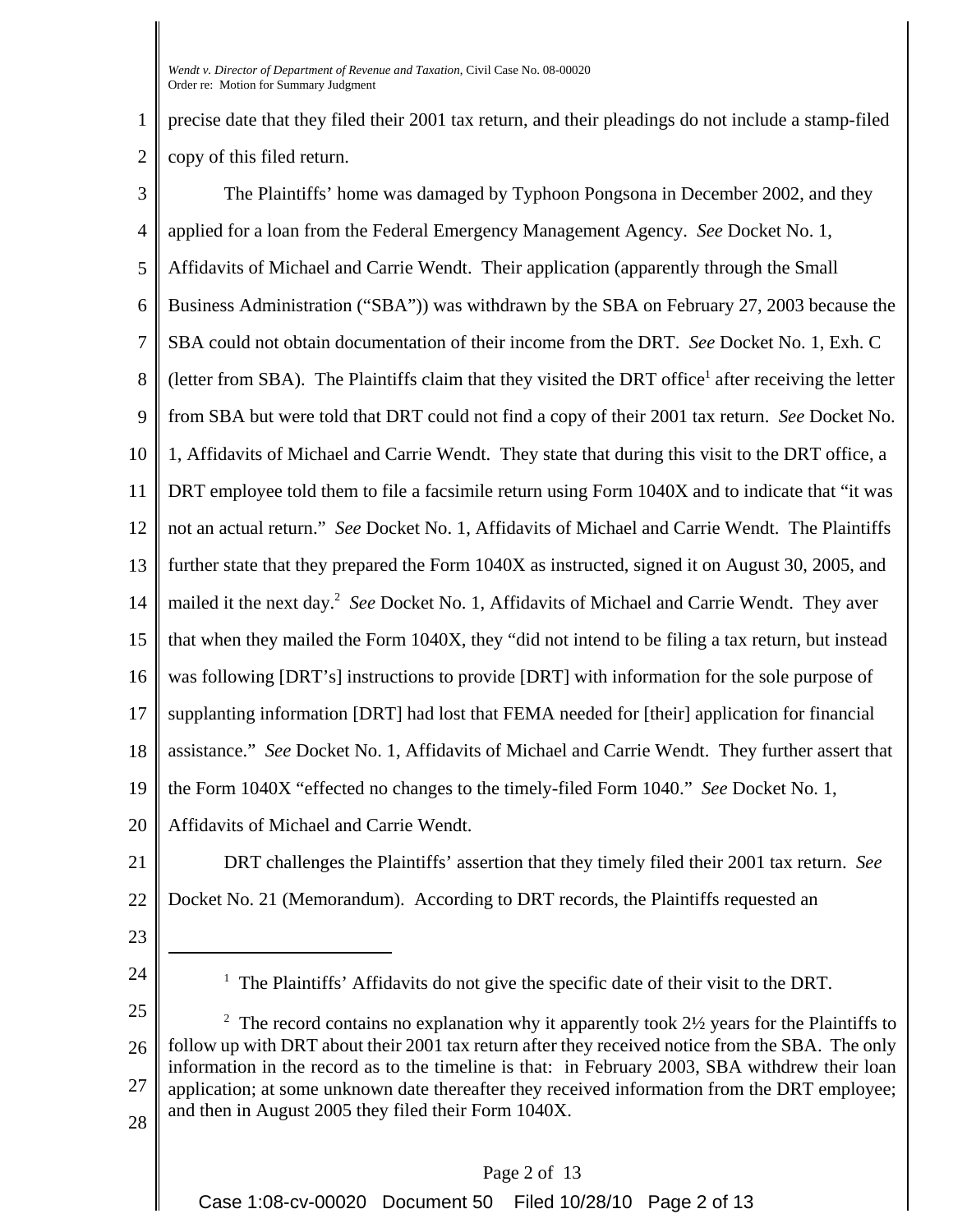1 2 3 4 5 6 7 8 9 10 11 12 automatic extension on April 15, 2002. *See* Docket No. 23, Exh. 9 (Application for Automatic Extension of Time). The Plaintiffs then filed a second extension on September 24, 2002, requesting until December 31, 2002 to file their tax return. *See* Docket No. 23, Exh. 1 (Extension form). The extensions were granted and the Plaintiffs were required to file their 2001 tax return by December 31, 2002. However, DRT records do not show that the Plaintiffs filed their tax return by mail between September 24, 2002 and December 31, 2002. According to DRT, it is under the business duty to maintain a Certified Mail log, which lists both the certified and registered mail received by DRT, and indicates the name and description of both the document and the sender. *See* Docket No. 22 (Declaration of Mary Ann Palomo). This Certified Mail log does not have any indication of any certified or registered mail received by DRT from the Plaintiffs during the time period from September 24, 2002 until December 31, 2002. *See* Docket No. 22 (Declaration of Mary Ann Palomo).

13 14 15 16 17 18 19 20 21 22 23 On August 25, 2008, DRT issued a Notice of Examination and Appointment, indicating that the Plaintiffs' tax returns would be would be audited. *See* Docket No. 1, Exh. E (DRT Notice). On September 5, 2008, DRT issued a Notice of Deficiency of \$4,361.00 for 2001. *See* Docket No. 1, Exh. A (Notice of Deficiency). In addition, DRT indicated that it would disallow the miscellaneous deductions of \$14,300.00 from the Plaintiffs' Schedule A because there was no substantiation supporting the deductions. DRT also disallowed the Plaintiffs from applying an overpayment of \$20,452.00 for tax year 2000 as a credit on their 2001 tax return, as the request for the credit was not timely made and this amount had been refunded to the Plaintiffs on November 11, 2007. *See* Docket No. 1, Exh. A (Notice of Deficiency); *see also* Docket No. 23, Exh. 5 (2000 tax refund check signed by the Plaintiffs).

24 25 26 27 28 On November 26, 2008, the Plaintiffs filed their Petition in this court, seeking a redetermination of their tax deficiency. *See* Docket No. 1. They allege that the Notice of Deficiency was issued after the statute of limitations for assessment of the tax period had expired, and that they had documentary support for the miscellaneous deductions. *See* Docket No. 1, Exh. A (Notice of Deficiency).They ask that the Notice of Deficiency be deemed invalid ///

## Page 3 of 13

Case 1:08-cv-00020 Document 50 Filed 10/28/10 Page 3 of 13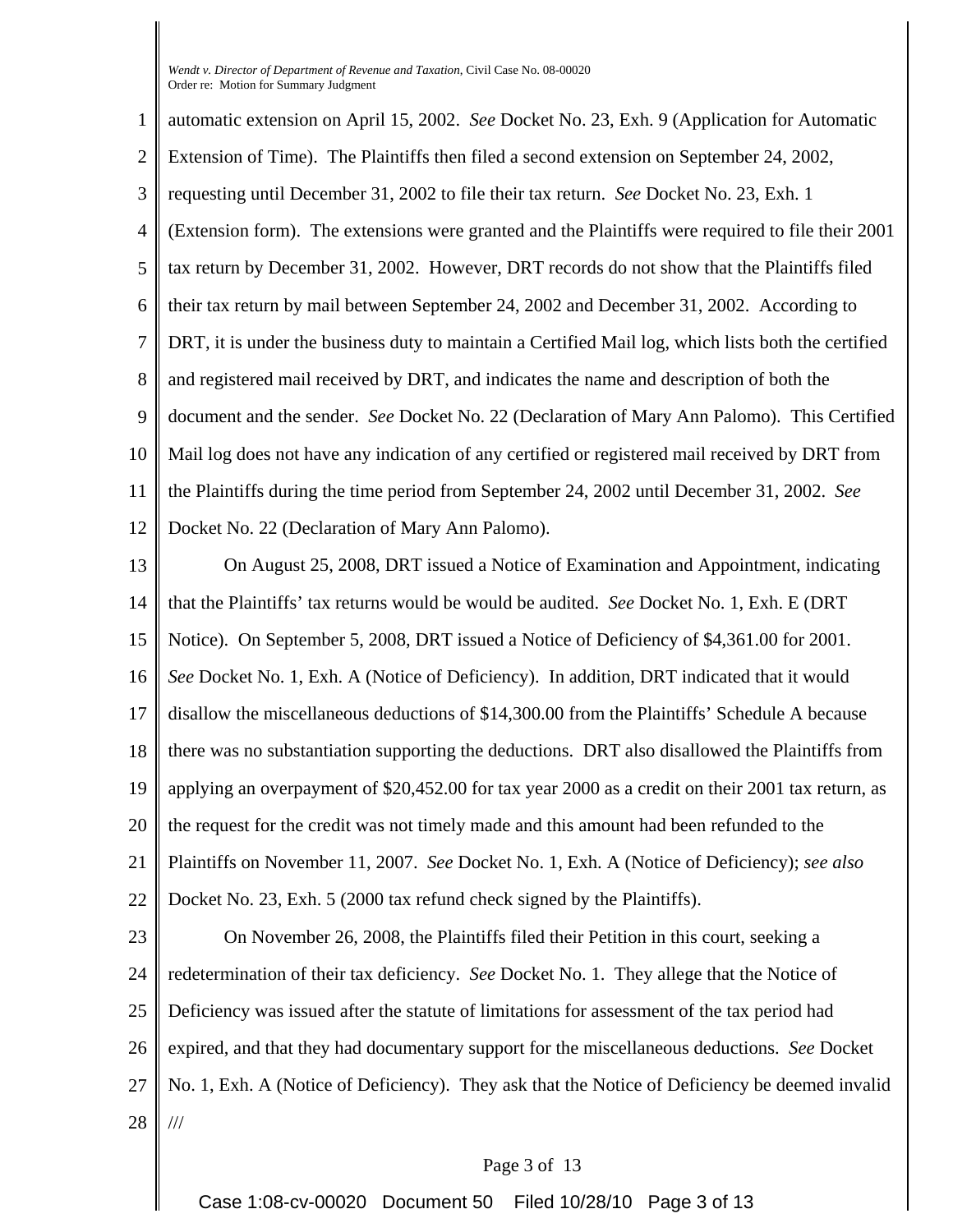1 2 3 4 and denied; alternatively if the Notice of Deficiency is deemed timely, then they request the opportunity to defend their miscellaneous deductions. *See* Docket No. 1 (Petition). The Director, through the Office of Attorney General, filed its Answer on December 22, 2008. *See* Docket No. 3 (Answer).

5 6 7 8 9 The Director filed the instant Motion for Summary Judgment on June 17, 2009. *See* Docket No. 20 (Motion for Summary Judgment). The Plaintiffs opposed the motion. *See* Docket No. 27. Although the matter was set for a hearing, the parties requested, and the court granted, several continuances to allow the parties the opportunity to settle the matter. The settlement did not materialize and the matter was argued on September 28, 2010.

#### 10 **II. DISCUSSION**

11 12 13 14 15 16 The Director contends that summary judgment is proper, and that there is no issue of material fact that: 1) the Notice of Deficiency was issued within the three-year statute of limitations; and 2) the Plaintiffs failed to provide substantiation for the miscellaneous deductions in the audit. *See* Docket No. 21 (Memorandum). The Director also contends that the Plaintiffs have waived the issue of applying the credit from their 2000 tax return to their 2001 tax return, because they failed to argue this issue in their Petition. *See* Docket No. 21 (Memorandum).

17 18 19 20 21 22 23 24 25 26 27 28 Summary judgment is appropriate when "the pleadings, the discovery and disclosure materials on file, and any affidavits show that there is no genuine issue as to any material fact and that the movant is entitled to judgment as a matter of law." Fed.R.Civ.P. 56(c). A "material" fact is "one that is relevant to an element of a claim or defense and whose existence might affect the outcome of the suit." *T.W. Elec. Serv., Inc. v. Pacific Elec. Contractors Ass'n*, 809 F.2d 626, 630 (9th Cir. 1987). Thus, a fact's "materiality" is "determined by the substantive law governing the claim or defense." *Id*. The nonmovant cannot rest on conclusory allegations, but must set forth specific facts showing a genuine issue for trial. *See Leer v. Murphy*, 844 F.2d 628, 631 (9th Cir. 1988). Moreover, to defeat a motion for summary judgment, the nonmovant must come forward with evidence sufficient to establish the existence of any disputed element essential to that party's case, and for which that party would bear the burden of proof at trial. *See Celotex Corp. v. Catrett*, 477 U.S. 317, 322 (1986).

### Page 4 of 13

Case 1:08-cv-00020 Document 50 Filed 10/28/10 Page 4 of 13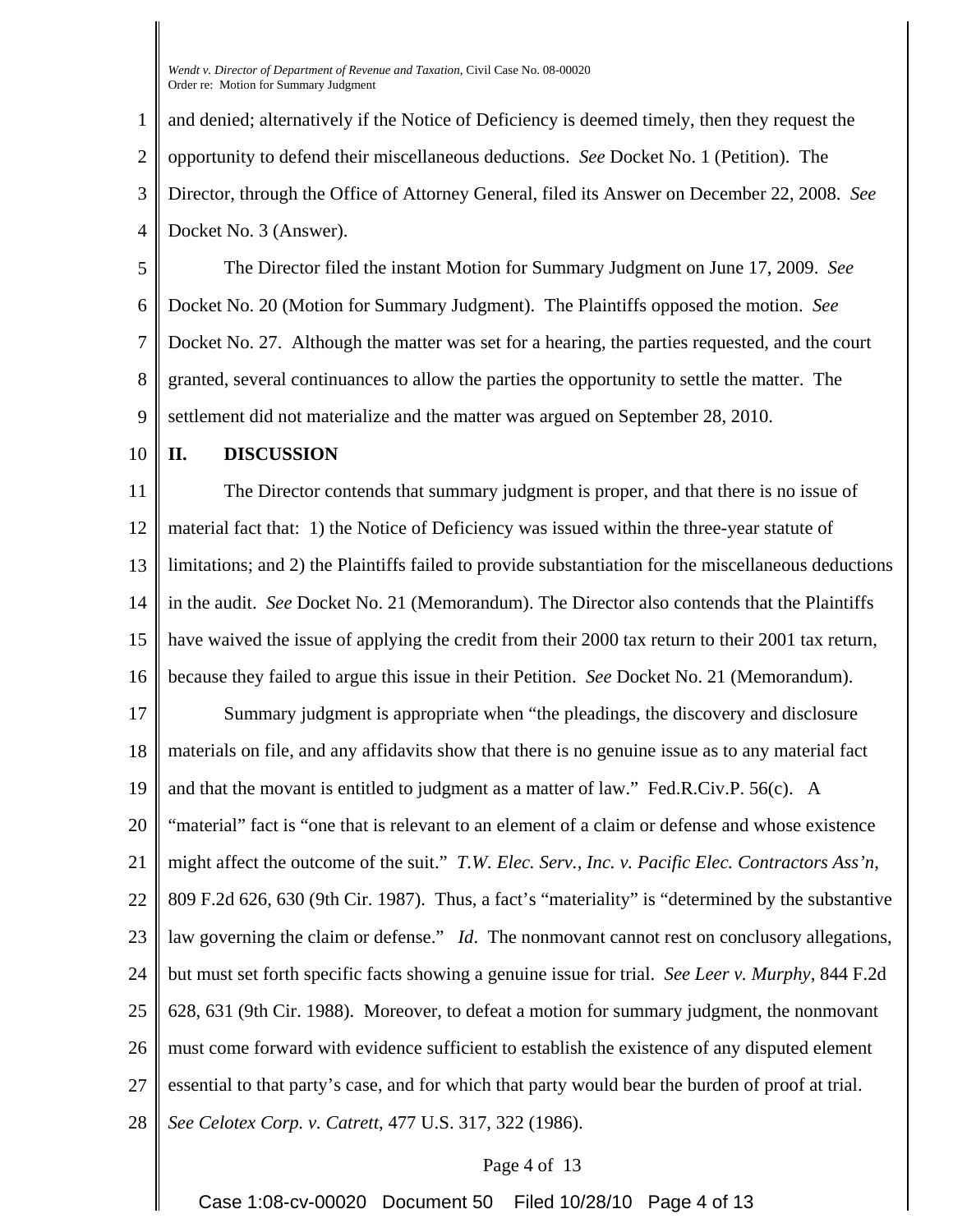| 1              | <b>Statute of limitations</b><br>A.                                                                                                                                                                                                                                                                                                         |  |
|----------------|---------------------------------------------------------------------------------------------------------------------------------------------------------------------------------------------------------------------------------------------------------------------------------------------------------------------------------------------|--|
| $\overline{2}$ | Under 26 U.S.C. $\S$ 6501, <sup>3</sup> taxes must be assessed within three years after a tax return is                                                                                                                                                                                                                                     |  |
| 3              | filed. <sup>4</sup> The Plaintiffs contend that their 2001 tax return "was filed by the extended deadline of                                                                                                                                                                                                                                |  |
| $\overline{4}$ | December 31, 2002" and therefore, the September 5, 2008 Notice of Deficiency is invalid                                                                                                                                                                                                                                                     |  |
| 5              | because it was filed after the statute of limitations had expired. Docket No. 27. They further                                                                                                                                                                                                                                              |  |
| 6              | argue that their filing of the 1040X for "records-replacement purposes" does not extend the                                                                                                                                                                                                                                                 |  |
| $\overline{7}$ | three-year statute of limitations. See Docket No. 1 (Affidavit of Michael Wendt).                                                                                                                                                                                                                                                           |  |
| 8              | The Director contends summary judgment is proper because there is no dispute that the                                                                                                                                                                                                                                                       |  |
| 9              | Notice of Deficiency was issued within the limitations period. The Director argues that "the                                                                                                                                                                                                                                                |  |
| 10             |                                                                                                                                                                                                                                                                                                                                             |  |
| 11             | <sup>3</sup> Federal income tax laws apply to Guam pursuant to 48 U.S.C. § 1421i, which states in                                                                                                                                                                                                                                           |  |
| 12             | relevant part:                                                                                                                                                                                                                                                                                                                              |  |
| 13             | (a) Applicability of Federal laws; separate tax                                                                                                                                                                                                                                                                                             |  |
| 14             | The income-tax laws in force in the United States of America and those which may<br>hereafter be enacted shall be held to be likewise in force in Guam: Provided, That<br>notwithstanding any other provision of law, the Legislature of Guam may levy a<br>separate tax on all taxpayers in an amount not to exceed 10 per centum of their |  |
| 15             |                                                                                                                                                                                                                                                                                                                                             |  |
| 16             | annual income tax obligation to the Government of Guam.                                                                                                                                                                                                                                                                                     |  |
| 17             |                                                                                                                                                                                                                                                                                                                                             |  |
| 18             | (c) Enforcement of tax<br>The administration and enforcement of the Guam Territorial income tax shall be                                                                                                                                                                                                                                    |  |
| 19             | performed by or under the supervision of the Governor.                                                                                                                                                                                                                                                                                      |  |
| 20             | $(d)(2)$ The Governor or his delegate shall have the same administrative and<br>enforcement powers and remedies with regard to the Guam Territorial income tax                                                                                                                                                                              |  |
| 21             | as the Secretary of the Treasury                                                                                                                                                                                                                                                                                                            |  |
| 22             | 26 U.S.C. § 6501(a) states in relevant part:                                                                                                                                                                                                                                                                                                |  |
| 23             | Except as otherwise provided in this section, the amount of any tax imposed by this                                                                                                                                                                                                                                                         |  |
| 24             | title shall be assessed within 3 years after the return was filed (whether or not such<br>return was filed on or after the date prescribed) or, if the tax is payable by stamp, at<br>any time after such tax became due and before the expiration of 3 years after the date                                                                |  |
| 25             |                                                                                                                                                                                                                                                                                                                                             |  |
| 26             | on which any part of such tax was paid, and no proceeding in court without<br>assessment for the collection of such tax shall be begun after the expiration of such                                                                                                                                                                         |  |
| 27             | period. For purposes of this chapter, the term "return" means the return required to<br>be filed by the taxpayer (and does not include a return of any person from whom the                                                                                                                                                                 |  |
| 28             | taxpayer has received an item of income, gain, loss, deduction, or credit).                                                                                                                                                                                                                                                                 |  |
|                | Page 5 of 13                                                                                                                                                                                                                                                                                                                                |  |
|                | Case 1:08-cv-00020 Document 50<br>Filed 10/28/10 Page 5 of 13                                                                                                                                                                                                                                                                               |  |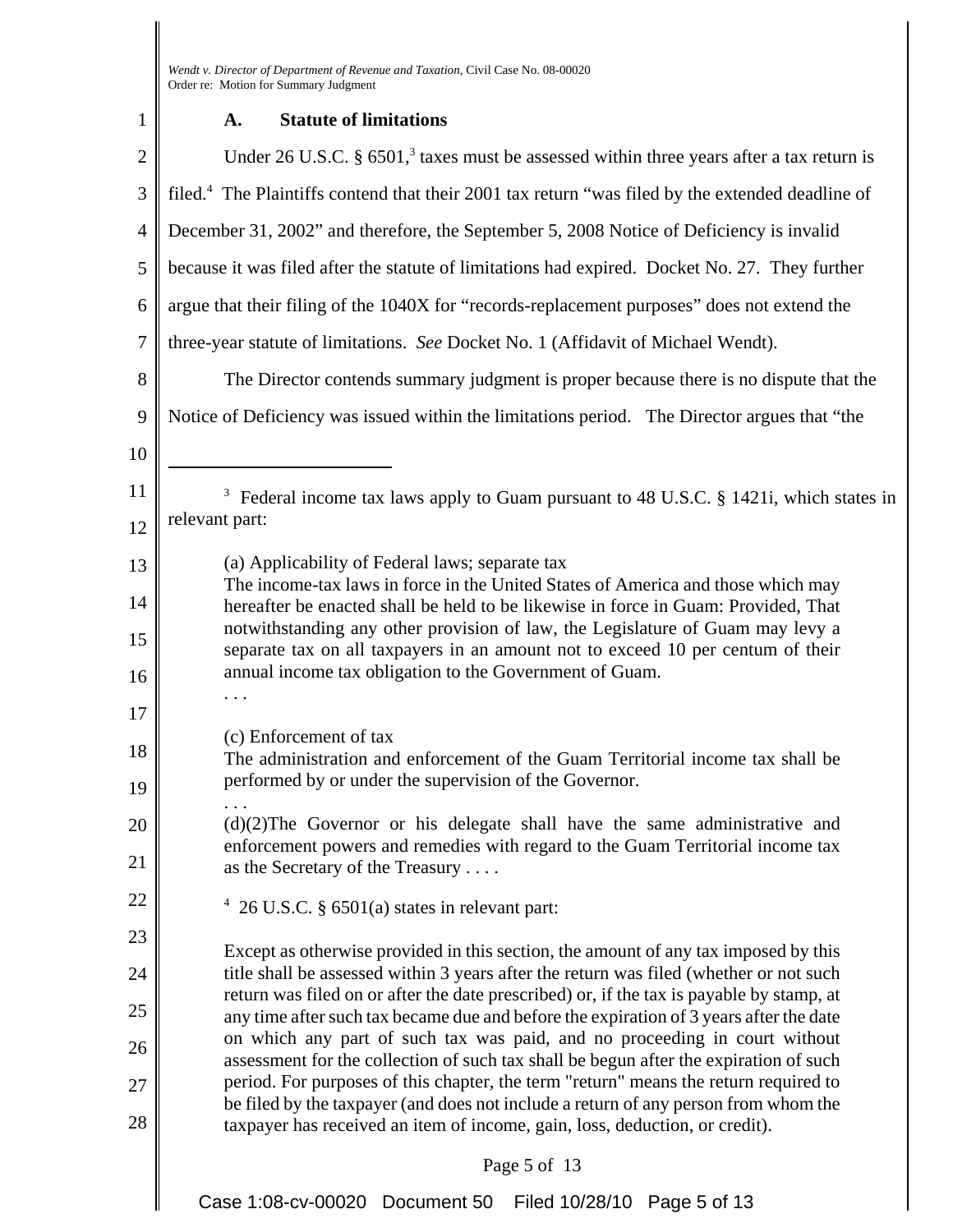1 2 Form 1040X filed on September 8, 2005 constitutes the tax return that starts the running of the statute of limitations." Docket No. 21, p. 5 (Memorandum).

3 4 5 6 7 8 9 10 "The bar of the statute of limitations on assessment is an affirmative defense, and the party raising it must specifically plead it and carry the burden of proving its applicability." *Adler v. Comm'r*, 85 T.C. 535, 540 (1985). The three year limitation period runs from the date the original return is filed. *See Zellerbach Paper Co. v. Helvering*, 293 U.S. 172 (1934). Thus, for the Plaintiffs to succeed, they must demonstrate that the Notice of Deficiency was mailed more than three years after they filed their 2001 tax return. *See* 26 U.S.C. § 6501(a) (stating that "the amount of any tax imposed by this title shall be assessed within 3 years after the return was filed  $\ldots$ .") (emphasis added.).

11

# **1. Whether the Plaintiffs filed a tax return for 2001**

12 13 14 15 16 17 18 19 20 21 22 23 24 25 The Plaintiffs assert that they timely filed their 2001 tax return by December 31, 2002. However, according to DRT, it does not have a copy of the Plaintiffs' 2001 tax return. The Plaintiffs' Petition did not include a copy of a stamp-filed tax return. Rather, in notarized and sworn affidavits, they state that they "filed a timely joint 2001 U.S. Individual Income Tax Return, Form 1040, with the Guam Department of Revenue and Taxation." *See* Docket No. 1 (Affidavits of Michael and Carrie Wendt). They further claim that when they sought to obtain a copy of this tax return, they "were informed that [DRT] did not have a copy of the 2001 tax return." *See* Docket No. 1 (Affidavits of Michael and Carrie Wendt). "Th[e] Court is not bound to accept a taxpayer's self-serving, unverified, and undocumented testimony." *Mendes v. Commissioner*, 121 T.C. 308, 320 (U.S.Tax Ct. 2003) (citing *Shea v. Commissioner*, 112 T.C. 183, 189 (U.S. Tax Ct. 1999)). The Plaintiffs' Affidavits, although sworn and notarized, were not made under penalty of perjury. Nothing else in the record supports their statements of a timely filing. As noted, the limitation period begins when the original return is filed. *See Zellerbach Paper Co.*, 293 U.S. 172.

26 27 Accordingly, the court is not persuaded by the Plaintiffs' self-serving affidavits and representations that their 2001 tax return was timely filed.

28 ///

## Page 6 of 13

Case 1:08-cv-00020 Document 50 Filed 10/28/10 Page 6 of 13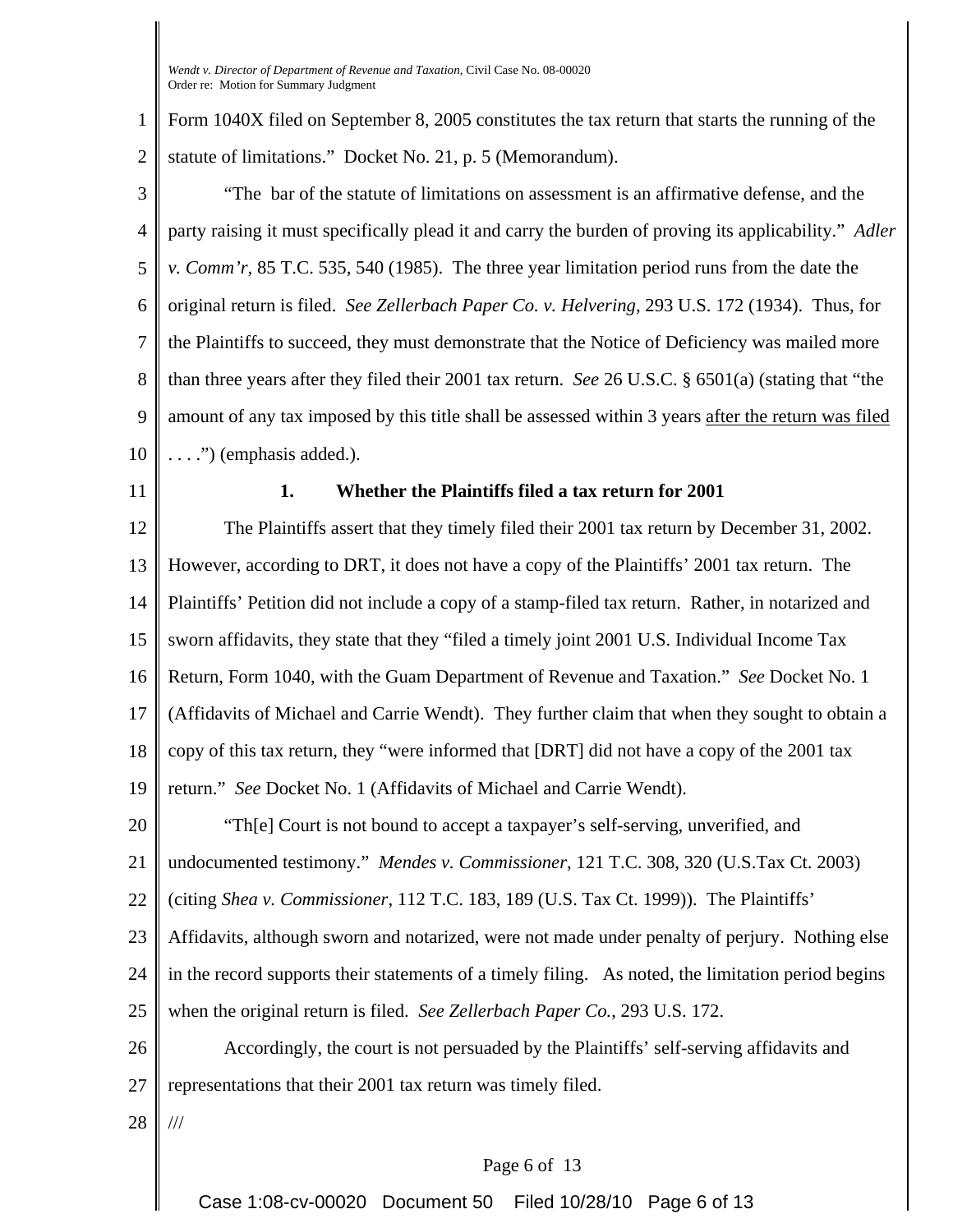1 2 3 4 5 6 **2. Whether the Form 1040X is the Plaintiffs' tax return for 2001** DRT, relying on the Plaintiffs' Form 1040X, contends this document should be interpreted as the Plaintiffs' tax return for 2001, and that the three-year period began when the Form 1040X was filed on September 8, 2005. DRT cites no authority for construing the Plaintiffs' Form 1040X as their tax return for 2001, such as to trigger the start of the statute of limitations.

7 8 9 10 11 12 There are normally four requirements for a filing to qualify as a valid tax return: (1) it must contain sufficient data to permit tax liability to be calculated; (2) it must purport to be a return; (3) it must represent honest and reasonable attempt to satisfy requirements of tax law; and (4) it must be executed by taxpayer under penalty of perjury. *See In re Wright*, 244 B.R. 451 (N.D. Cal. Bankr. 2000); *see also Watson v. Commissioner*, T.C. Memo. 2007-146 (U.S. Tax. Ct. 2007).

13 14 15 16 17 18 The first requirement is satisfied, because the Form 1040X contains sufficient data to determine tax liability. *See* Docket No. 1, Exh. D (Form 1040X). The fourth requirement is met, because the document was signed under penalty of perjury. *See* Docket No. 1, Exh. D (Form 1040X). However, the Form 1040X does not meet the second or third requirements to be treated as a valid tax return. It does not purport to be a return for the purposes of filing, and it does not represent the Plaintiffs' honest and reasonable attempt to satisfy requirements of tax law.

19 20 21 22 23 24 25 26 The Form 1040X states, in relevant part: "This 1040X is not a change to our tax return, but a computer-generated copy for your record." Docket No. 1, Exh. D (Form 1040X). The Plaintiffs also state that they had submitted the "Form 1040X for 2001 clearly indicating that the form was not intended to be an actual filing and instead was intended to provide [DRT] with missing 2001 information necessary for [Plaintiffs'] FEMA application income verification." Docket No. 1, p. 3 (Petition). The document itself indicates that it is simply a copy of a tax return that had already been filed, in order to obtain federal assistance and to create a record with DRT.

27 28 "To be a return for statute of limitations purposes, the document 'must honestly and reasonably be intended as such' by the taxpayer." *Allnut v. Commissioner*, T.C. Memo. 2002-

### Page 7 of 13

Case 1:08-cv-00020 Document 50 Filed 10/28/10 Page 7 of 13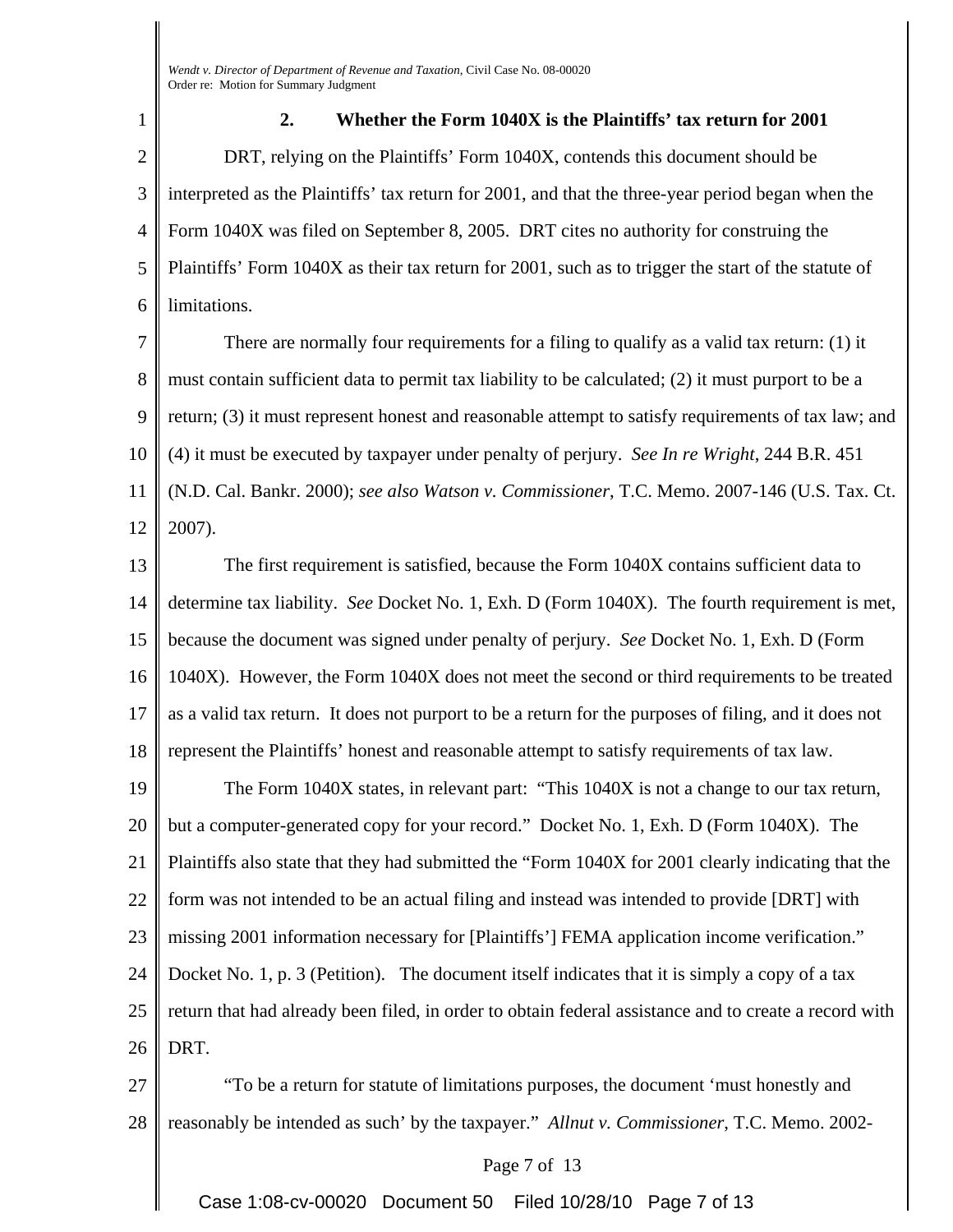1 2 3 4 5 6 7 8 9 10 11 12 311, 2002 WL 31875119 (U.S. Tax Ct. 2002). Furthermore, "[i]t has long been held that in order for the period of limitations on assessment and collection prescribed by section 6501 and its predecessors to run against the United States, a taxpayer must meticulously comply with all conditions for application of the statute." *Friedmann v. Commissioner*, T.C. Memo 2001-207, 2001 WL 883222 \*7 (U.S. Tax Ct. 2001). The record reveals that the Plaintiffs did not intend the Form 1040X to be a tax return to be filed. They did not submit this document for purposes of filing, but rather to obtain federal funding and to create a record for DRT to "supplant" the missing tax return for 2001. Nothing in the record shows that the Plaintiffs have "meticulously" complied with the law so as to trigger the running of the statute of limitations. Accordingly, the court finds that the Form 1040X cannot be construed as the Plaintiffs' tax return for 2001. The court further concludes that September 8, 2005, when the Form 1040X was submitted, cannot be interpreted as the starting date for statute of limitations purposes.

13

# **3. Assuming that the Form 1040X is interpreted as the tax return**

14 15 16 17 18 19 Furthermore, even assuming *arguendo* that September 8, 2005 triggers the three-year limitations period, the Plaintiffs' statute of limitations argument would nevertheless fail. The Plaintiffs argue that because they mailed the Form1040X on August 31, 2005, the statute of limitations would begin on the postmark date and the Notice of Deficiency is beyond the statute of limitations. In making this argument, the Plaintiffs are attempting to invoke the so-called "mailbox rule" exception of the Internal Revenue Code, found at  $26 \text{ U.S.C.}$  §  $7502(a)$ .

20 21 22 23 24 25 26 27 28 Under the "mail box rule" exception, a filing occurs when a document is mailed. Thus, the postmark date governs as the date of filing. However, "§ 7502 applies only when the document is postmarked on or before the *due date* for that return." *Becker v. Dep't of Treasury*, 823 F.Supp. 231, 233 (S.D.N.Y. 1993). The court in *Mills v. United States*, 805 F.Supp. 448 (E.D. Tex. 1992), reached the same conclusion, and found that taxpayers who had filed their return late were "therefore not entitled to take advantage of the 'mailbox rule' exception contained in 26 U.S.C. § 7502(a)(2)(A)(i) (1992) that filing occurs when the return is mailed." *Id.* at 450. The court in *Mills* concluded that the tax return was filed when it was received. *Id.* ///

## Page 8 of 13

Case 1:08-cv-00020 Document 50 Filed 10/28/10 Page 8 of 13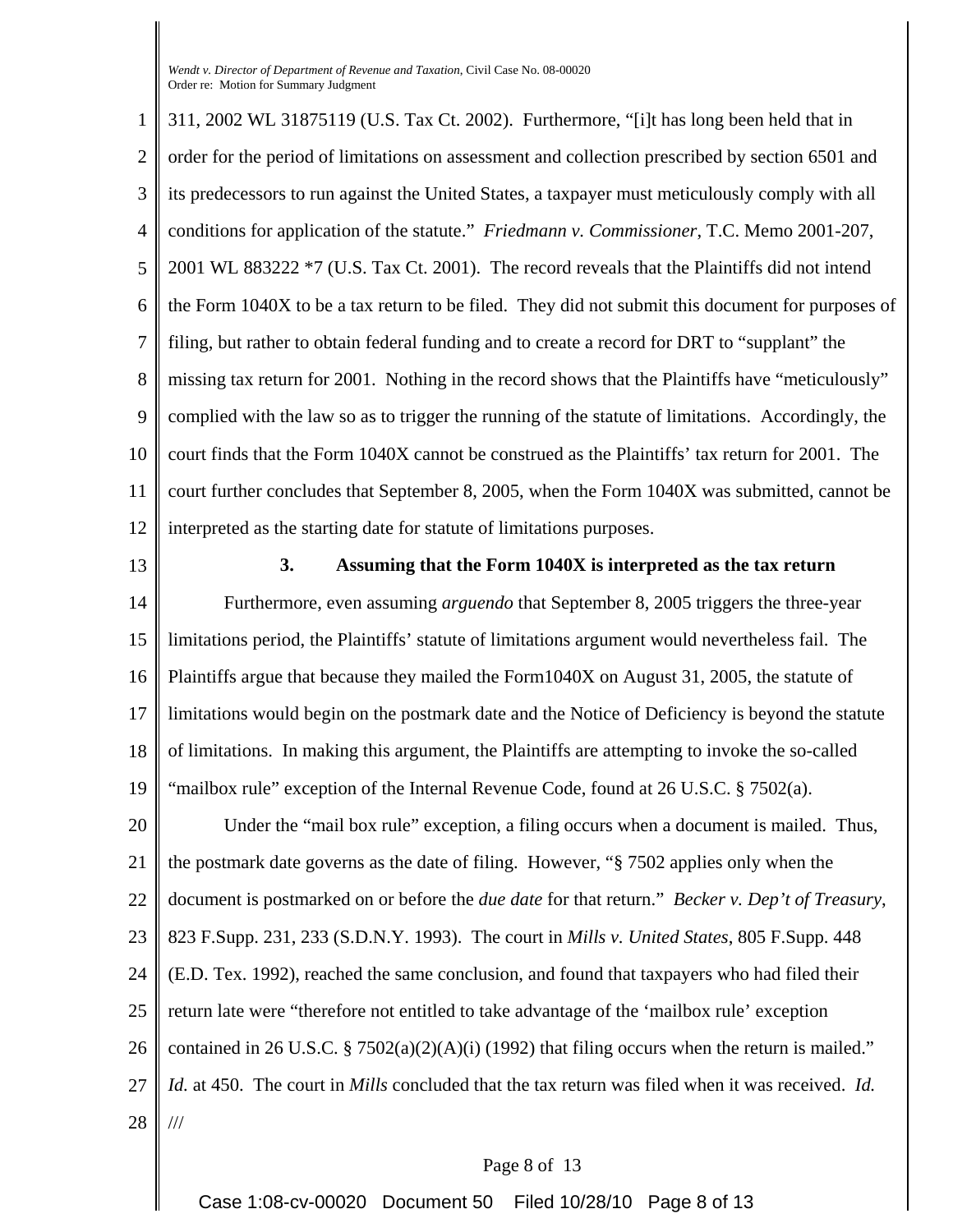1 2 3 4 5 6 7 8 The Fifth Circuit has held that the language of § 7502 is "clear, explicit, and strictly limited." *Drake v. Commissioner*, 554 F.2d 736, 738 (5th Cir. 1977). Here, the Plaintiffs' 2001 tax return was due before December 31, 2002. It is undisputed that the Form 1040X was signed on August 30, 2005 and according to the Plaintiffs, it was mailed the next day. The Form 1040X was postmarked after the due date and therefore, the Plaintiffs cannot avail themselves of the "mailbox rule" exception of § 7502. Therefore, the Form 1040X is deemed to be filed when it was received by DRT on September 8, 2005. The court finds that the Notice of Deficiency was not issued after the expiration of the statute of limitations.

9 10 11 12 Summary judgment should be granted when "there is no genuine issue as to any material fact." Fed.R.Civ.P. 56(c). Here, there is no genuine issue that the Notice of Deficiency was not barred by the statute of limitations. Therefore, DRT is entitled to summary judgment as a matter of law on this issue.

13

## **B. Miscellanous deductions**

14 15 16 17 18 19 20 21 22 23 24 25 26 27 28 Page 9 of 13 In their Petition, the Plaintiffs had alternatively requested, if they did not succeed on the statute of limitation argument, that they be allowed to defend their miscellaneous deductions in the Schedule A attached to their Form 1040X. *See* Docket No. 1 (Petition). The Director argues that summary judgment is proper as to the Plaintiffs' claim regarding the denial of their miscellaneous deductions, because they failed to substantiate the deductions and because the Notice of Deficiency is presumed to be correct. *See* Docket No. 21 (Memorandum). The court must begin with the proposition that the Director's determination of a tax deficiency "has the support of a presumption of correctness, and the [taxpayer] has the burden of proving it to be wrong." *Welch v. Helvering*, 290 U.S. 111, 115 (1933); *see also* Rules of Practice and Procedure of the U.S. TAx Court 142(a). The federal circuit courts are in agreement. *See, e.g.*, *Walt Disney Inc. v. Commissioner*, 4 F.3d 735, 742 (9th Cir. 1993) ("The Commissioner's deficiency determination is presumed to be correct, and Disney has the burden of proving error."); *Halle v. Commissioner*, 175 F.2d 500, 502 (2d Cir. 1949) ("The Commissioner's determination bears a presumption of correctness."); *Demkowicz v. Commissioner*, 551 F.2d 929, 931 (3d Cir. 1977) (recognizing "the settled principles that the

Case 1:08-cv-00020 Document 50 Filed 10/28/10 Page 9 of 13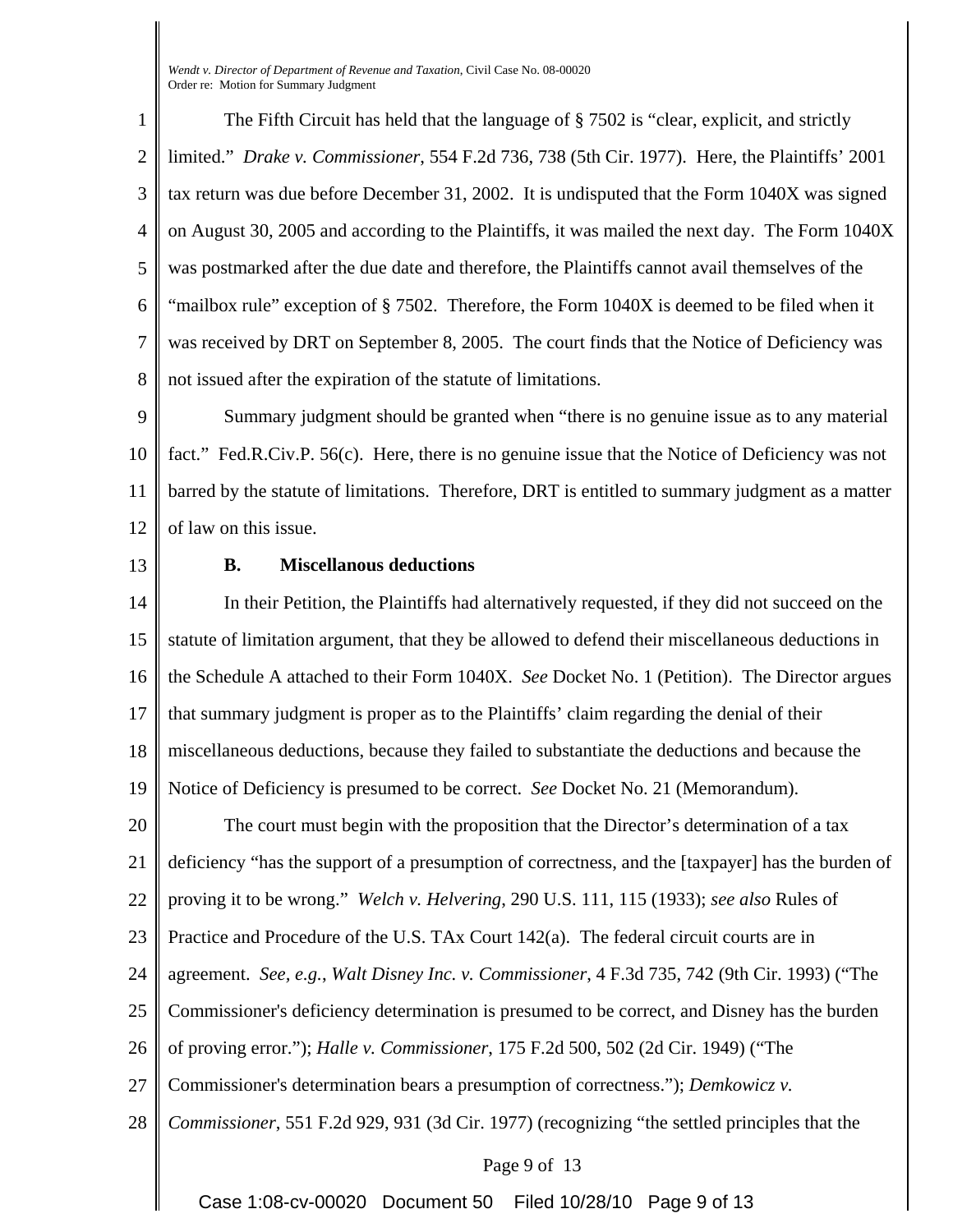1 2 3 4 5 6 7 8 9 10 Commissioner's deficiency determination is entitled to a presumption of correctness and that the burden is on the taxpayer to prove the incorrectness of that determination."); *United States v. Strebler*, 313 F.2d 402, 403-04 (8th Cir. 1963) (stating that the determination of tax liability "is presumptively correct; and 'the burden is on the taxpayer to overcome this presumption' by countervailing proof.") (quotation marks and citation omitted); *Kearns v. Commissioner*, 979 F.2d 1176, 1178 (6th Cir. 1992) (" The Commissioner's determination of a tax deficiency is generally presumptively correct and the taxpayer has the burden of proving that the determination is erroneous or arbitrary."); *Portillo v. Commissioner*, 932 F.2d 1128, 1133 (5th Cir. 1991) ( recognizing "the well settled principle that the government's deficiency assessment is generally afforded a presumption of correctness.").

11 12 13 14 15 16 17 18 19 20 Here, the Director argues that the miscellaneous deductions were disallowed because the Plaintiffs never provided documentation to substantiate the \$14,300 they claimed in deductions. According to DRT records, it conducted an audit of the Plaintiffs' Form 1040X and schedules, and requested that the Plaintiffs substantiate the employee business expenses in the Schedule A. *See* Docket No. 23, Exh. 7 (Notice of Deficiency, audit report and exam work papers). DRT records show that despite repeated requests from DRT personnel, the Plaintiffs did not submit any documentation to DRT to substantiate the deductions. Rather, the Plaintiffs insisted that the statute of limitations had run, and stated that they were working with the Governor's Office on the matter. *See id.* The Plaintiffs failed to provide any documentation to DRT during the audit process to substantiate their entitlement to the deductions.

21 22 23 24 25 26 27 28 A taxpayer has the burden of demonstrating entitlement to a deduction. *Smith v. Commissioner*, 800 F.2d 930, 933 (9th Cir. 1986), and the decision to disallow a deduction has a presumption of correctness. *Kalgaard v. Commissioner*, 764 F.2d 1322, 1323 (9th Cir. 1985). The Ninth Circuit has held: "It is the taxpayer's burden to substantiate claimed deductions." *Maciel v. Commissioner*, 489 F.3d 1018, 1028 (9th Cir. 2007); *Keogh v. Commissioner*, 713 F.2d 496, 501 (9th Cir. 1983) (recognizing that the taxpayer has the "ultimate burden" as to claims for deductions). *See also Portillo*, 932 F.2d at 1134 ("The taxpayer clearly bears the burden of proof in substantiating claimed deductions.").

## Page 10 of 13

Case 1:08-cv-00020 Document 50 Filed 10/28/10 Page 10 of 13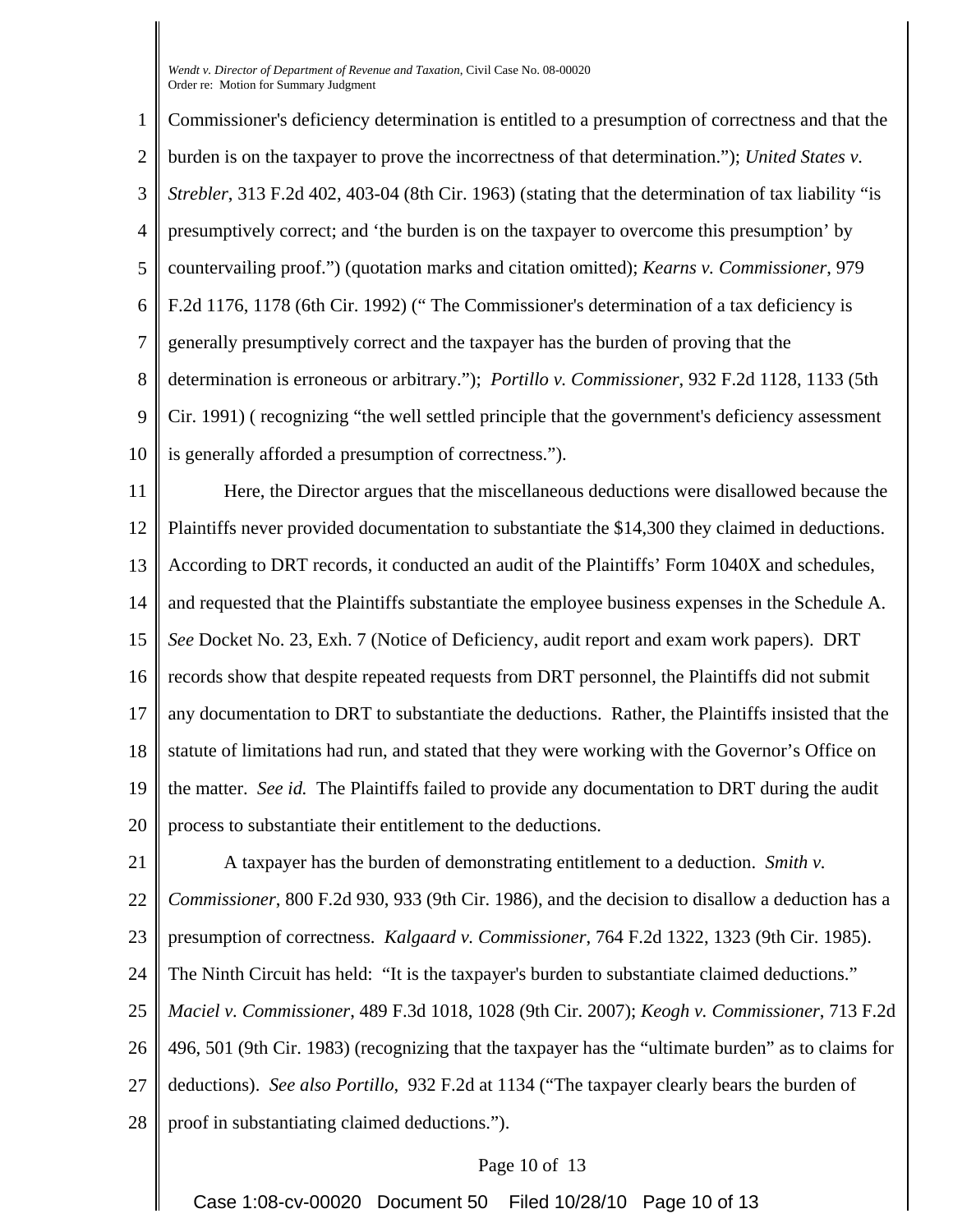1 ///

| $\overline{2}$ | The Plaintiffs did not submit any documentation to DRT, and thus, have not met their                                                                                                                                      |  |
|----------------|---------------------------------------------------------------------------------------------------------------------------------------------------------------------------------------------------------------------------|--|
| 3              | burden to substantiate their claim to the miscellaneous deductions. Furthermore, they have not                                                                                                                            |  |
| 4              | presented any evidence to overcome the presumption that the Notice of Deficiency was correct.                                                                                                                             |  |
| 5              | Summary judgment is proper on this issue.                                                                                                                                                                                 |  |
| 6              | <b>Credit for overpayment in 2001</b><br>$\mathbf{C}$ .                                                                                                                                                                   |  |
| 7              | Finally, the Director argues that summary judgment should be granted as to the Plaintiffs'                                                                                                                                |  |
| 8              | election to apply an overpayment from their 2000 tax return ("the 2000 overpayment) to their tax                                                                                                                          |  |
| 9              | liability for 2001. Docket No. 21 (Memorandum). In short, the Director contends that the                                                                                                                                  |  |
| 10             | Plaintiffs cannot apply the 2000 overpayment to their tax liability for 2001.                                                                                                                                             |  |
| 11             | The Director first argues that the Plaintiffs have waived this issue by failing to raise it in                                                                                                                            |  |
| 12             | their Petition. The Director cites Local Tax Rule LTR 2, which states in relevant part:                                                                                                                                   |  |
| 13             | The petition in a deficiency or liability action shall contain:                                                                                                                                                           |  |
| 14             | (d) Clear and concise assignments of each and every error which the petitioner<br>alleges to have been committed by the Director in the determination of the                                                              |  |
| 15<br>16       | deficiency or liability. The assignments of error shall include issues in respect of<br>which the burden of proof is on the Director. Any issue not raised in the<br>assignment of errors shall be deemed to be conceded. |  |
| 17             | Guam Local Tax Rule LRT 2(d). The Plaintiffs' Petition did not include any reference to the                                                                                                                               |  |
| 18             | 2000 overpayment; they argued only the statute of limitations issue, and alternatively, their                                                                                                                             |  |
| 19             | miscellaneous deductions. See Docket No. 1 (Petition).                                                                                                                                                                    |  |
| 20             | This court recognizes its obligation to liberally construe a pro se litigant's pleadings.                                                                                                                                 |  |
| 21             | Washington v Garrett, 10 F.3d 1421, 1432 (9th Cir. 1993). "The Supreme Court has instructed                                                                                                                               |  |
| 22             | the federal courts to liberally construe the "inartful pleading" of pro se litigants." Eldridge v.                                                                                                                        |  |
| 23             | Block, 832 F.2d 1132, 1137 (9th Cir. 1987) (quoting Boag v. MacDougall, 454 U.S. 364, 365                                                                                                                                 |  |
| 24             | (1982) (per curiam)). "The policy allowing liberal reading of pro se pleadings is particularly                                                                                                                            |  |
| 25             | appropriate in tax cases." Christensen v. Commissioner, 786 F.2d 1382, 1385 (9th Cir. 1986).                                                                                                                              |  |
| 26             | However, the Plaintiffs' status as pro se litigants does not excuse them from complying                                                                                                                                   |  |
| 27             | with federal law, rules of civil procedure or local rules of court. Perkins v. United States, 314                                                                                                                         |  |
| 28             | F.Supp.2d 664, 570 (E.D.Tex. 2004). See also Carter v. Commissioner, 784 F.2d 1006, 1008                                                                                                                                  |  |
|                | Page 11 of 13                                                                                                                                                                                                             |  |
|                | Case 1:08-cv-00020 Document 50 Filed 10/28/10 Page 11 of 13                                                                                                                                                               |  |

Case 1:08-cv-00020 Document 50 Filed 10/28/10 Page 11 of 13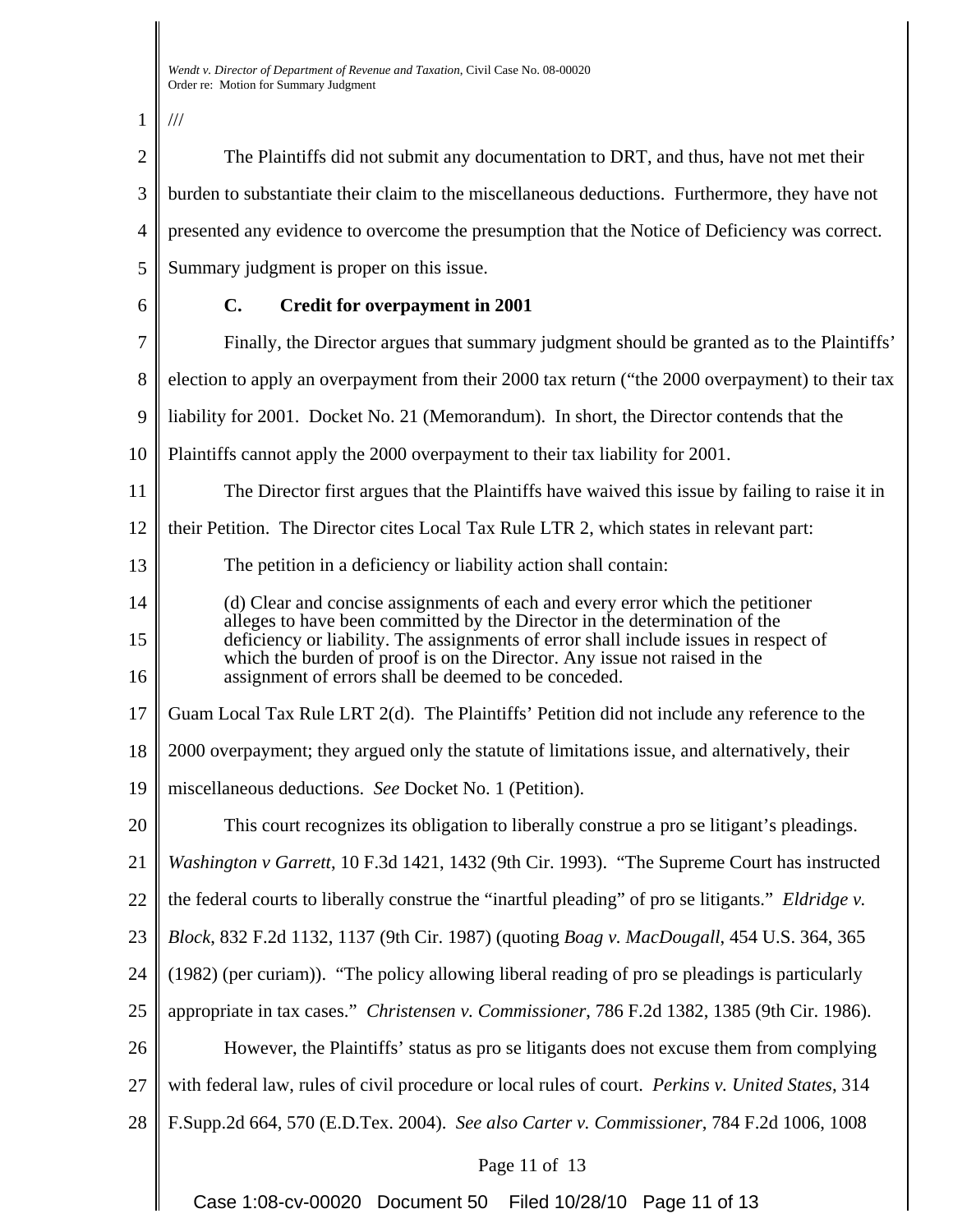1 2 3 4 5 6 7 (9th Cir. 1986) ("Although pro se, he is expected to abide by the rules of the court in which he litigates."); *LoSacco v. City of Middletown*, 71 F.3d 88, 92 (2d Cir. 1995) ("Although pro se litigants should be afforded latitude, they generally are required to inform themselves regarding procedural rules and to comply with them.") (quotation marks and citation omitted); *Lefebvre v. Commissioner*, 830 F.2d 417, 419 (1st Cir. 1987) ("While pro se pleadings are viewed less stringently, a petitioner who elects to proceed pro se must comply with the applicable procedural and substantive rules of law.").

8 9 10 11 12 13 14 15 16 Here, even construing the Petition liberally, it is undisputed that it does not include, as an assignment of error, DRT's refusal to apply the 2000 overpayment to their tax liability for 2001. *See* Docket No. 1 (Petition). Although required to liberally construe the Petition, this court is not required to advocate for the Plaintiffs and make this argument for them. *See Bias v. Moynihan*, 508 F.3d 1212, 1219 (9th Cir. 2007) (rejecting pro se litigant's argument that "the district court should have searched the entire record to discover whether there was any evidence that supports her claims," and finding that "[a] district court does not have a duty to search for evidence that would create a factual dispute."). Nothing in the Petition refers to the 2000 overpayment; thus, pursuant to LTR 2(d), this issue has been waived, and summary judgment is proper.

17 18 19 20 21 22 In addition, the court recognizes that, in any case, the Plaintiffs could not apply the 2000 overpayment to their 2001 tax liability because they were refunded this overpayment. DRT provides a copy of the 2000 tax refund check, in the amount of \$23,264.18, which was signed by the Plaintiffs and deposited.<sup>5</sup> Docket No. 23, Exh. 5 (2000 tax refund check signed by the Plaintiffs). There does not appear to be any issue that the Plaintiffs received this refund, and thus, they cannot seek to apply it to their 2001 tax return.

23 **III. CONCLUSION**

24 25 For the foregoing reasons, the court finds that there is no genuine issue of material fact that: 1) the Notice of Deficiency was not filed after the expiration of the statute of limitations; 2)

- 26
- 27 28  $<sup>5</sup>$  On the basis of the Plaintiffs' signatures and the bank notations on the back of the check,</sup> it seems that they indeed cashed it and deposited the amount in a Schwab or Bank of America account. *See* Docket No. 23, Exh. 5 (2000 tax refund check signed by the Plaintiffs).

Page 12 of 13

Case 1:08-cv-00020 Document 50 Filed 10/28/10 Page 12 of 13